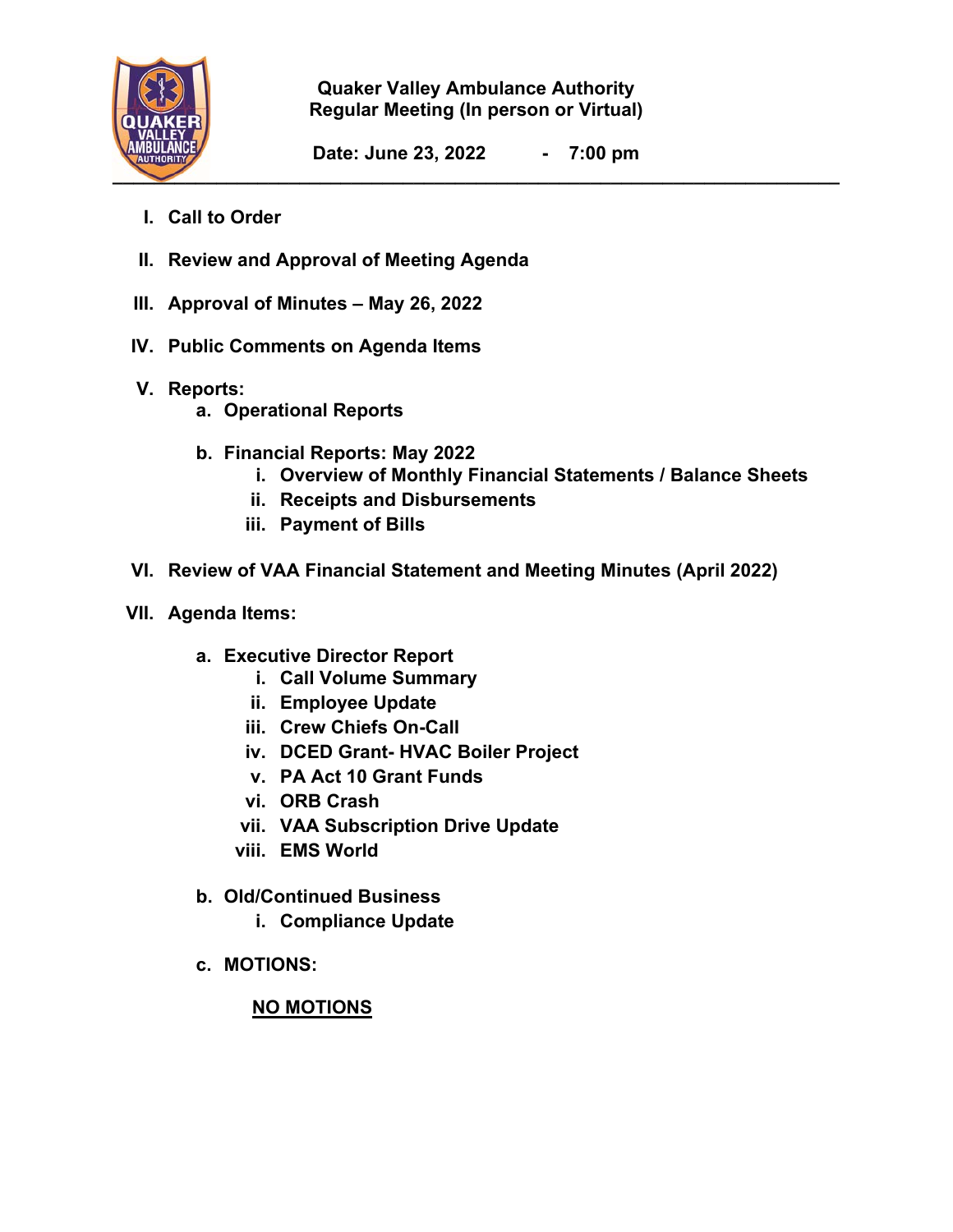## **VIII. Additional Items**

## **Informational Items & Motions considered at VAA Meeting**

- **i. No informational items or VAA motions**
- **IX. Executive Session (If required)**
- **X. Adjournment**